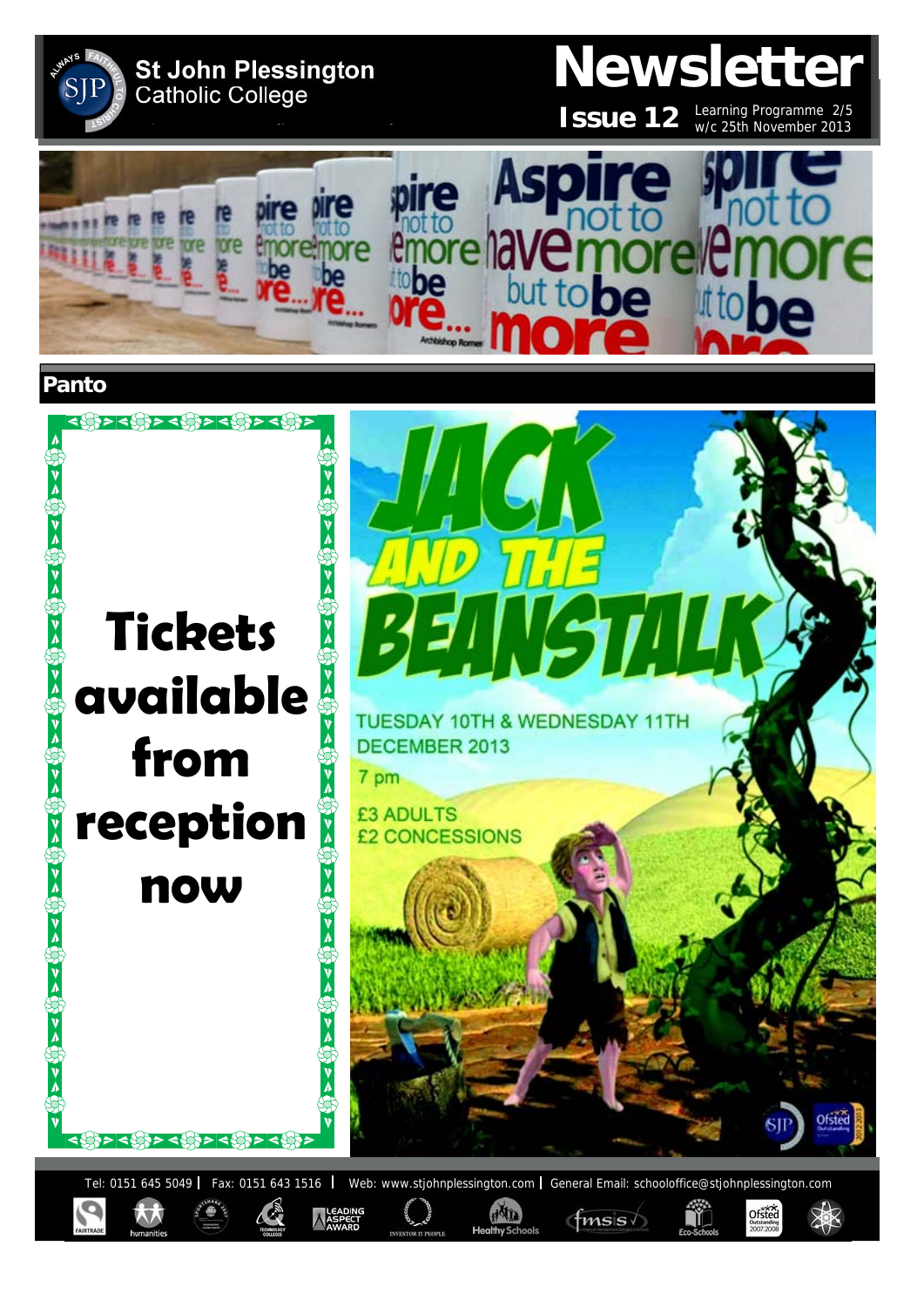# **Blood Brothers Workshop**

Our Year 10 Performing Arts pupils have been hard at work, eagerly learning their lines and preparing to "tell us it's not true" as they get ready for their Blood Brothers performance examination. To support them in character development, students participated in a professional workshop led by two West End performers, who kept our students on their toes for over two hours; Mike Southern, who played Sammy for 10 years in the West End adaptation, and Danielle Corlass, from the touring production of the show. The group gained a real insight into the rigour of professional rehearsal and the process of taking a script from page to stage. They ended the day taking on the famous roles of Mickey, Sammy and Linda, pupils shared flair and imagination which resulted in a brilliant final performance. All pupils should be very proud of their work. Well done Year 10 and good luck!



**Here Comes Christmas News** 





# **Science Club**

A total of 33 budding young scientists attended Science Club this week. Pupils from a variety of years joined Mr Gale as they had fun learning about, and most importantly, growing crystals. Science Club offers students the opportunity to participate in a wide range of thrilling experiments and learn about a range of alternative scientific topics. With lots of exciting activities coming up soon, including lava lamps, telescopes and even liquid nitrogen. Why not come and give it a try?

Science Club is on every Tuesday, 3.20pm-4.20pm, in Sc8.

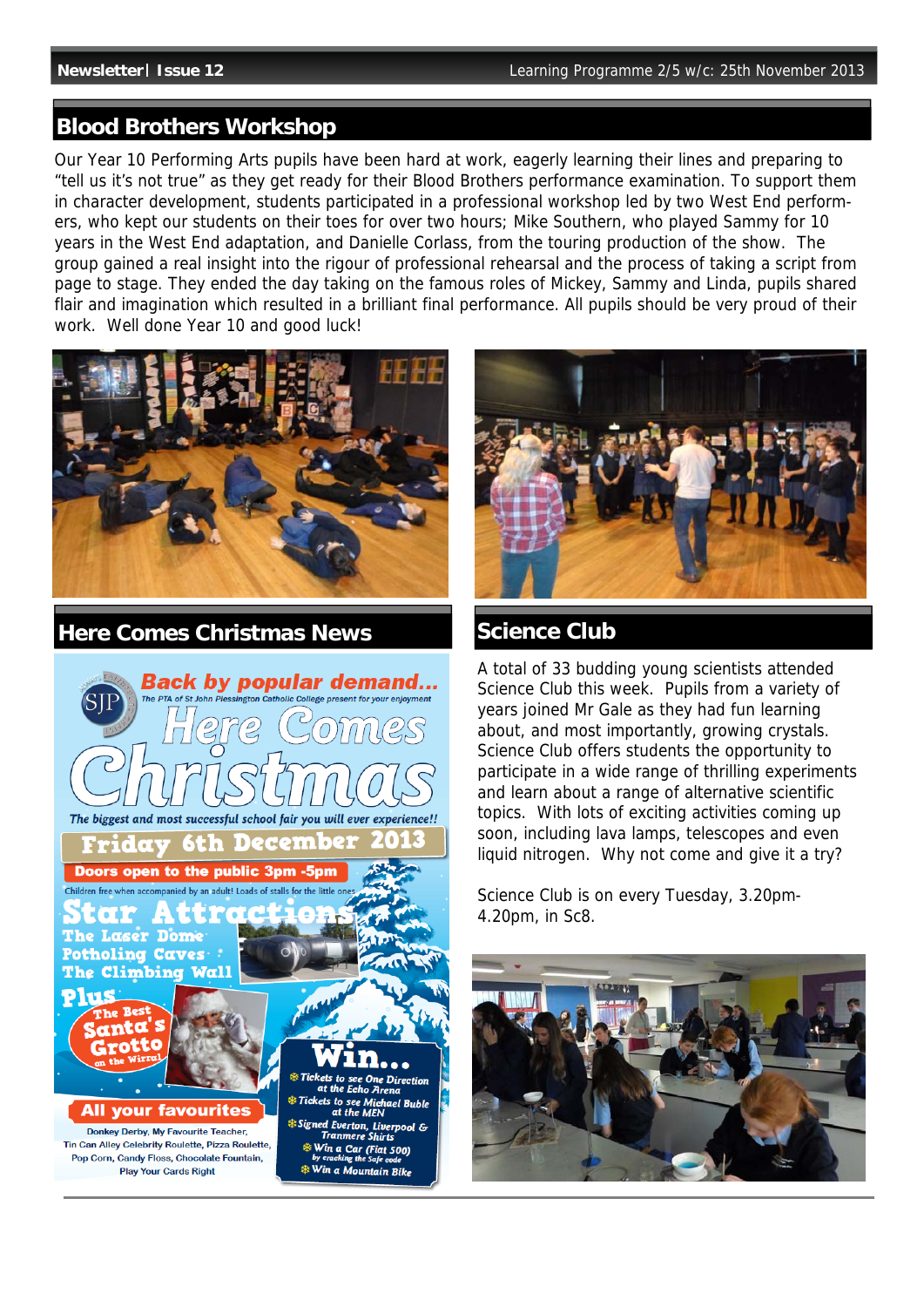# **F.U.S.S**



SJP parents have been contributing in the recycling of our school uniform since we started working in partnership with F.U.S.S. (Free uniforms for Secondary Schools). We started the process in October and the first full collection took place on the 7<sup>th</sup> November. FUSS are so delighted with the response that they have written a letter of appreciation to us.

As a result of the collection the uniforms will be laundered and the items put onto their website over the forthcoming weeks. In addition to this, there will be an open day for SJP parents on Saturday 4th January 2014 from 10am to 12.30pm in Lower Bebington Methodist Church.

It is hoped that parents continue bringing old uniforms into SJP so that the recycling system can be sustained.

Any uniform that you would like to donate can be handed in at SJP Reception.

www.wirralfuss.co.uk

As you are aware our fabulous Here Comes Christmas! Fair is rapidly approaching; The big event is on Friday 6th December. If you have any unwanted bric a brac, books, CDs, DVDs, pictures, toys and games, please send these into school where they will be converted into cash and become somebody else's treasure. Items can be left at the College main reception.

### **Next PTA meeting**

7.00pm Tuesday 28th January 2013 in the College Staff Room. All are welcome.

# **Coming up**

- Here Comes Christmas: 6th December
- Additional Holiday: 9th December (School Closed)
- Year 12 Parents Evening: 12th December
- Panto: 10th & 11th December
- Carol Service: 18th & 19th December

## **Literacy Corner**

**Dingbat Dilemma! Can you work out what these four dingbats mean? See Mrs Connolly with your answers to win a prize!** 



ever ever<br>cver ever

Cver

# **HA BIRD ND**





**Year 7 - 97.0% Year 8 - 94.1% Year 9 - 94.2% Year 10 - 94.5% Year 11 - 92.1%**